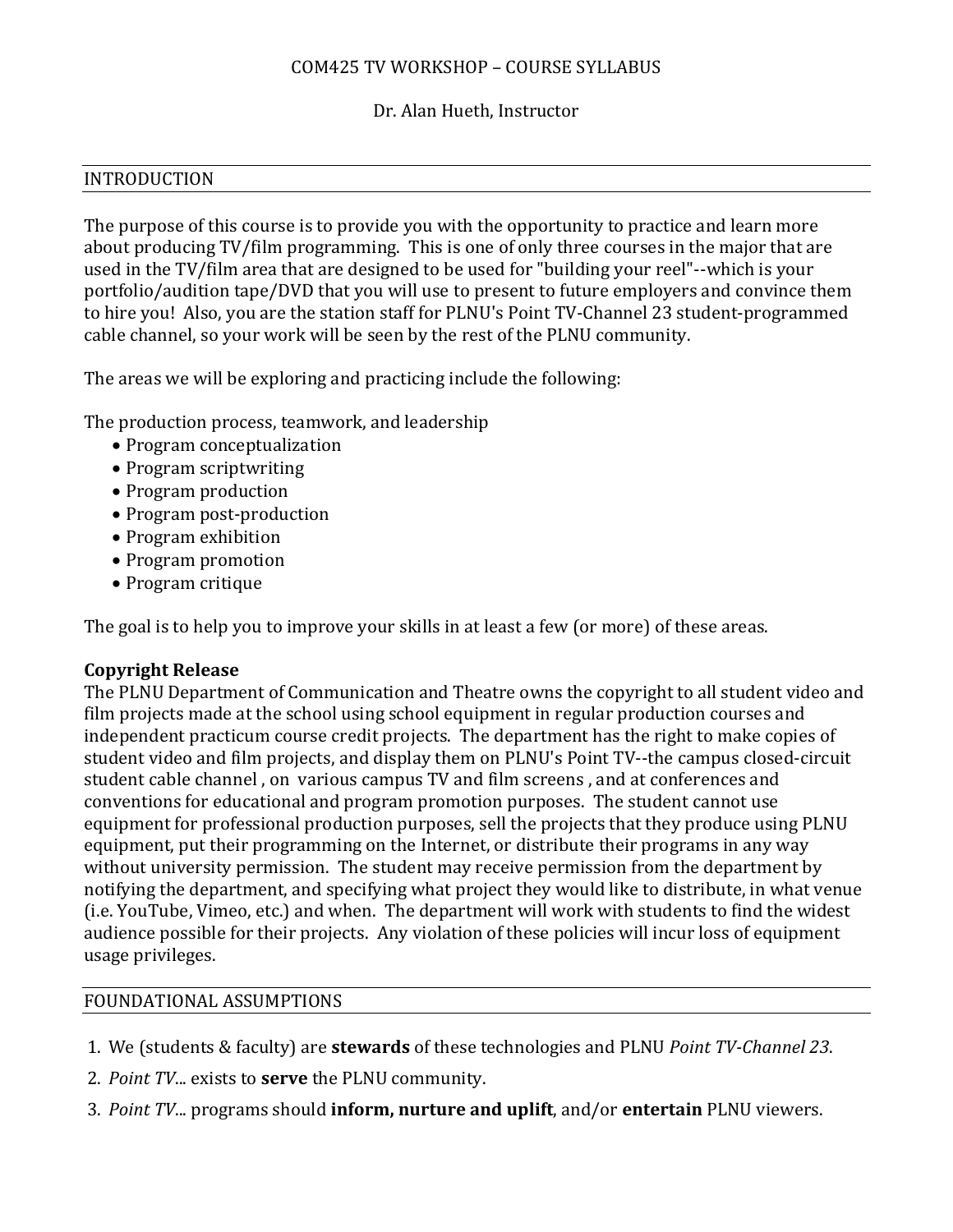- 4. *Point TV*... should showcase student scriptwriting, performance/talent, and/or production skills, providing students the opportunity to create an "**audition reel**" that they can use for future job opportunities.
- 5. *Point TV*... should **showcase and celebrate the wider PLNU community's gifts and talents**.
- 6. *Point TV*... should serve as a venue for showcasing PLNU media comm and broadcast journalism major's **critical skills of media analysis**.

## GENERAL EXPECTATIONS

You will be required to do the following in this course:

- 1. Invest a minimum of forty (40) hours on production of projects during the semester, and a minimum of three (3) of these hours must involve working with a *Point TV* student manager. To do this, we will form **Management Mentor Teams**. Every student will sign up for a Management Mentor Team-- which will involve intermittent meetings (in class) with your mgr, and working with/shadowing them. You will keep track of (and document) time spent in production **and** with a management team member (mgr mentorship) on your production timesheet (provided by the instructor). Those that do not fulfill their three (3) hour mentorship requirement will automatically incur a full-grade point reduction in their final grade.
- 2. Display evidence of an increasing appreciation for (and skills reflecting) professional production values. This includes the following areas: leadership & teamwork, producing, scriptwriting, directing, camera, set design, lighting, sound, graphics, editing, and all of the other areas of production.
- 3. Exhibit evidence of an appreciation for the issues and concerns of our Christian faith at PLNU in *Point TV* programming--beyond the exhibition of excellence in production, etc. Your programs should include content that deals with (and/or is sympathetic to) the Christian life and values of the PLNU community.

# SHOW LIST & COURSE ACTIVITIES

\*\*See the *425 Field Camera-Light-Sound Exercise document* at the end of this syllabus*.*

Here are the shows that we'll be producing -- along with other activities that you'll be involved with this semester.

## 6 - *Coastline News* shows

Twenty-minute live news shows w/studio anchors, field reporter-produced VO-SOT's, packages, etc.

## 4 - *Reel Students* episodes

A 15 minute (or so) studio-based Interview show featuring filmmakers from last year's best films- -and showing their film. Shows on "The Cycle" (best intro-class film last semester) and two (2) PLNU student-produced LAFSC films from fall, '12 semester.

## 2 - *Acoustic Showcase* episodes

A studio-based 15-minute show featuring a short interview and performances by some of PLNU's best acoustic performers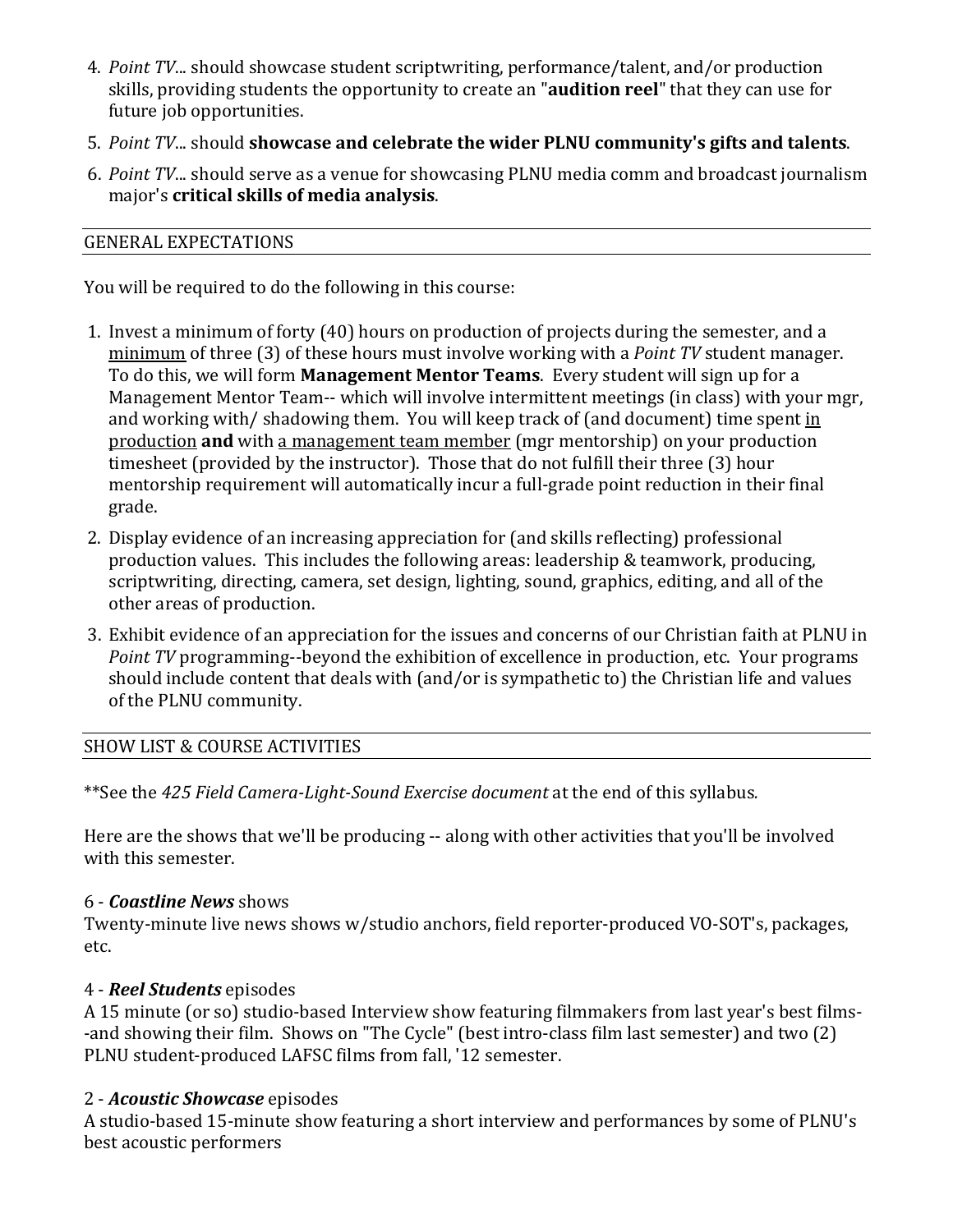## 1 (or more) - *Loma Lovin'* episode

A 15 minute dating show.

2 (or more) - *The Beat* episodes--one on international study and another on \_\_\_\_\_\_\_\_\_\_\_\_\_ (TBA) A 20-30 minute interview-documentary show on important issues and topics of the day.

## 1 - *The Rick Show!* (working title)

A 20-30 minute interview show with PLNU faculty, staff, admins, etc. about... (Rick will share more on that)

# 1 (or more) - *Late Night* episode(s)

A 30-minute comedy-variety show consisting of comical segments like "Caf Lane Q & A" (revealing how clueless people can be), "YouTube Funnies" (featuring the funniest YouTube videos of animals, people, music videos, etc.), some yet-to-be named satirical segment, and other comical segments. Also, interviews with talented PLNU people--from artists, to jugglers, to singers, to filmmakers, and others. Script concepts to be provided by TV workshop comedy-writing team.

# 3 - short films: *The 60 Second Challenge* film competition

Three (3) one (1) minute (or less) films with a complete story

1 - *Journeys* episode: Pornography @ PLNU?! -- based on past (from last semester) and future interviews

## 5 - *Point TV* show promos

15-30-second show promos for existing shows on Point TV program schedule

5 - *Is He in You?* 30-second to 1-minute public service announcements (PSA's)--a series based on if and how God is in us in our everyday lives--more info later.

*ASB Event Promotionals* - 15-30 second promos for a variety of ASB activities this semester (# of promos TBA)

2 - *Point TV Sports: PLNU Basketball* cablecasts (live-to-tape)--one women's and one men's game (one evening shoot)

1 - *NEW Point TV show*--to be pitched on \_\_\_\_\_\_\_\_\_\_\_\_\_ (date to be provided)

# **Other Activities**:

*Field Camera-Lighting-Sound exercise*: This assignment is required of all students new to COM 425 TV Workshop who have not done this exercise yet. If you have already done the exercise in a previous TV workshop course, this is an optional activity. Information for this exercise is provided in the attachment on this page. Due date is provided on the course schedule.

*Class-Studio Sessions*: The TV studio has brand new HD equipment--including remote-controlled cameras, a switcher, and a special-effects graphics package. We will be spending some class time in orientation and training sessions--along with workshop sessions on how to do live and live-totape shoots of Coastline News, Acoustic Showcase, and interview shows (Reel Students, The Beat, etc.). See "Course Schedule" for dates of these sessions.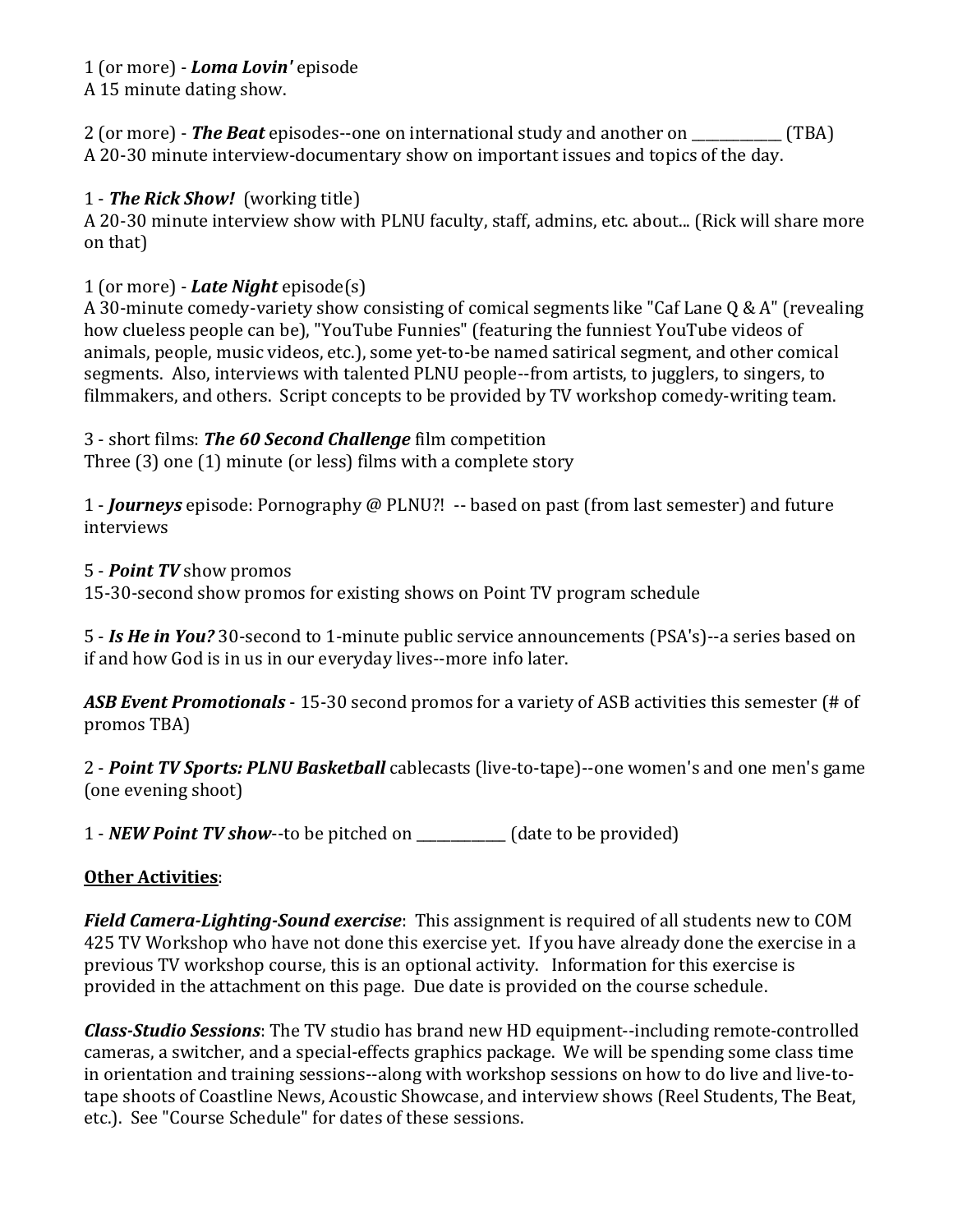*In-Class Activities*: our in-class activities will include production team meetings and planning and program screening and critique sessions.

*TA Show & Tell Sessions*: You are required to attend three (3) separate one (1) hour -- or more - evening *"TA Show & Tell"* sessions on how to operate the switcher, server operated storage and roll-in system, live-remote skype reports, our remote-controlled cameras, the jib camera, and our new high-powered Xpressions graphics software. Dates and times for these sessions will be announced, and you will be able to include these hours on your timesheets for this course. ALL STUDENTS MUST ATTEND THESE THESE SESSIONS.

# *The 60-Second Challenge Update* board (on course Discussion Board)

This is a place where writers, producers, directors, DP's, art directors, and editors can each talk about their questions, needs, howt-tos, and other things with the other writers, producers, DP's, etc. also working on a film. I'll create forums for each production position.

# *Sharing w/Leah Postings* (on course Discussion Board)

This is a place where show producers, directors, etc., can post Q's, production needs and schedules, etc. on their projects throughout the semester. This is designed to enhance your projects by improving communication, having better production values in your projects, and keeping our beloved station manager, Leah Murphy, up-to-date on the status, needs, etc. of the program production process for your shows.

*Leader Shadowing* You are required to invest a minimum of three (3) hours in shadowing one (or more) of our Point TV leaders. This will involve shadowing and/or working with a leader on one of their jobs. The purpose of this is for you to see what and how the managers do what they do so that you, too, could serve in leadership or assist them with their various tasks. You can count these hours on your timesheet. Some suggestions:

1. Shadow Leah (station mgr) as she meets with Dr. Hueth or her staff in her weekly meetings, or when she is involved in planning and organizing an event;

2. Shadow Chris (production and programing) as he loads new shows onto our computeroperated master control system (the Nexus) -- which allows the campus community to see the programs on Point TV--Channel 23;

3. Shadow Christina as she prepares a Coastline News cast with our EZ News software; and/or

4. Shadow Julie as she goes through the process of writing a press release for a Point TV story, or takes pictures of production students in action while shooting Coastline News, Reel Students, short films, and/or other shows.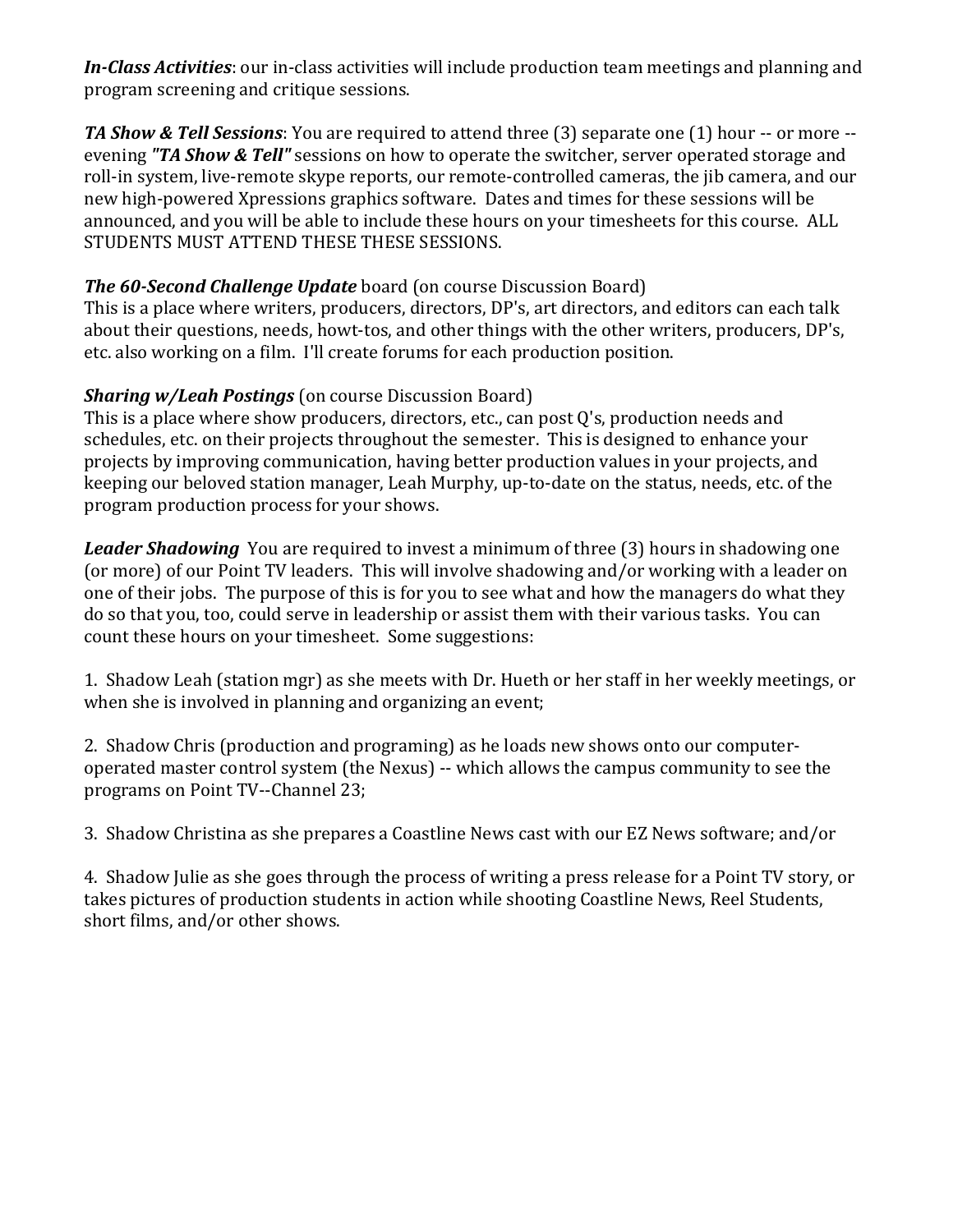### **COM 425 TV Workshop Production Teams**

#### *Coastline News*

Coastline NewS Mgr: Christina Grijalva Hannah Faria Max HemingtonTyran Hines Julie McKibben Annie Miller Staci Sellas Nikki Young Others to assist--based on need and interest

### *Loma Lovin'*

Writer-Producer: Shelby Escobedo Director: TBA DP: TBA Editor: TBA

### *Late Night*

Producer: Leah Murphy Host: TBA Writers: Leah Murphy, Taylor Brown, others TBA Director: TBA Art Director (set and lighting): Joshua Vandermeer Crew: TD, sound, graphics, cameras, sound, floor director, etc. Acoustic Showcase:Writer-Producer: Peter Varberg Director: TBA Sound: Joshua Vandermeer Others: TD, art director, sound, graphics, camera ops, floor director (TBA)

#### *Journeys*

Writer-Producer: Peter Varberg Host: TBA Director: TBA Camera Ops, sound, graphics: TBA

#### *Point TV Show Promos*

Writer-Prods: Harris Smith, Kiersten Steinhauer, Cassi Wolfe Directors: TBA Editors: TBA

### *Reel Students*

Writer Producer: Chanelle Jewell Art Director & Director: Joshua Vandermeer Talent: TBA TD: TBA Cameras Ops: TBA Sound: TBA

### *The Beat: Pornography*

Writer-Producer: Leah Murphy Host: TBA Director-DP: Joshua Vandermeer Editor: TBA

#### *The Rick Show!*

Writer-Producer: Rick Moncauskas Other writers: TBA Host: TBA Director: TBA Editor: TBACrew: camera ops, TD, sound, graphics, etc.

## *PLNU ASB Event Promos*

Writer-Producers: TBA Directors: TBA DP's: TBA Editor-Graphics: TBA

## *The 60-Second Challenge* short films (3 films

& 3 teams) Writer-Producers: TBA Directors: TBA DP's: TBA Art Directors: TBA Editors: TBA Talent: TBA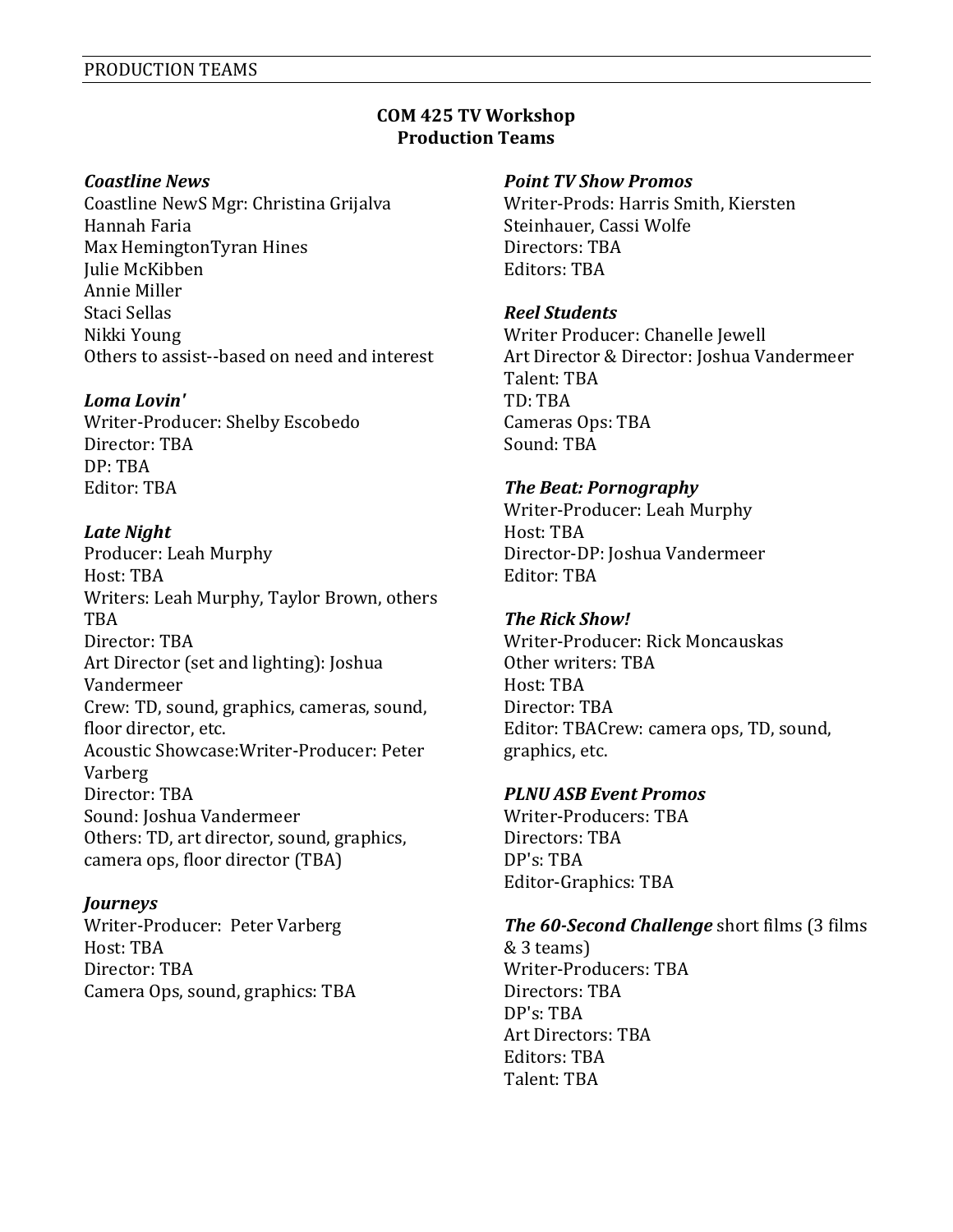You must first get permission to shoot on the PLNU campus, and there are some copyright issues! Click above to see the policy. Those that do not abide by these policies, jeopardize their equipment check-out and on-campus shooting privileges.

# **Permission Process & Copyright for Recording Video on PLNU Campus** Communication & Theatre Dept. and the TV Studio at PLNU

First: **to shoot indoors** you must secure permission, in advance, if you wish to shoot INSIDE a building. We have a list of the phone numbers of the various building managers on campus, including dorms, that you can have a copy of to take with you.

Plan ahead. You must secure permission from the building manager BEFORE you can shoot. Don't assume you can get permission on your way to the shoot. Also, when you check out equipment, you will be issued a "Press Pass"—to be worn by the camera operator for the shoot—which lets the building managers know that you're PLNU students and that are working on a PLNU class projects.

Second: **to record outdoors**. We have arranged a system with Public Safety whereby, if you are shooting in an exterior common area (ie. outdoor areas between or around buildings), you have permission to shoot in those public areas on campus. That system is the "press pass." IF YOU ARE WEARING the press pass that will be in your camera bag when you check out your gear, you have permission from our department, and public safety, to shoot video outdoor on the PLNU campus. You need special permission to shoot in and around the Fermanian Business Center. Please call and get permission early. The camera operator must wear the "press pass."

Third: **clearance and copyright considerations** still pertain. That is, if you shoot video with signage (ie. Coca-cola) in the picture you must still obtain the rights to show their logo in your footage if you plan to make your video public in any way. An example would be if you want to enter your video into a festival or post it on YouTube. This goes for PLNU signage as well. If you plan to have PLNU logos or signage in your video, you need to get permission from the school to use their copyrighted identifiers. The reason for this is clear. If your video defames the school in any way, you will not get permission. (The same is true of Coca-cola.) In most cases, assuming you are not doing anything to denigrate or besmirch the reputation of the school, permission will, most likely, be granted. We want you to be aware that use of PLNU signage is not automatically assumed. My suggestion is, if you want to do something controversial, don't include signage (PLNU or other) in your footage.

# EVALUATION

# \*\*See the *SP12 Timesheet COM243\_425* document.

Your grade will be based on the following assumptions:

Your grades for projects will be based primarily upon the total cumulative time that you invest in projects in this course, and the criteria and conventions of production learned in COM 243, our in class lectures, and in our viewing and critique sessions in the course. You will also be evaluated on your ability to work with others on the group and class projects--this includes your interpersonal skills, flexibility, dependability, teamwork skills, etc.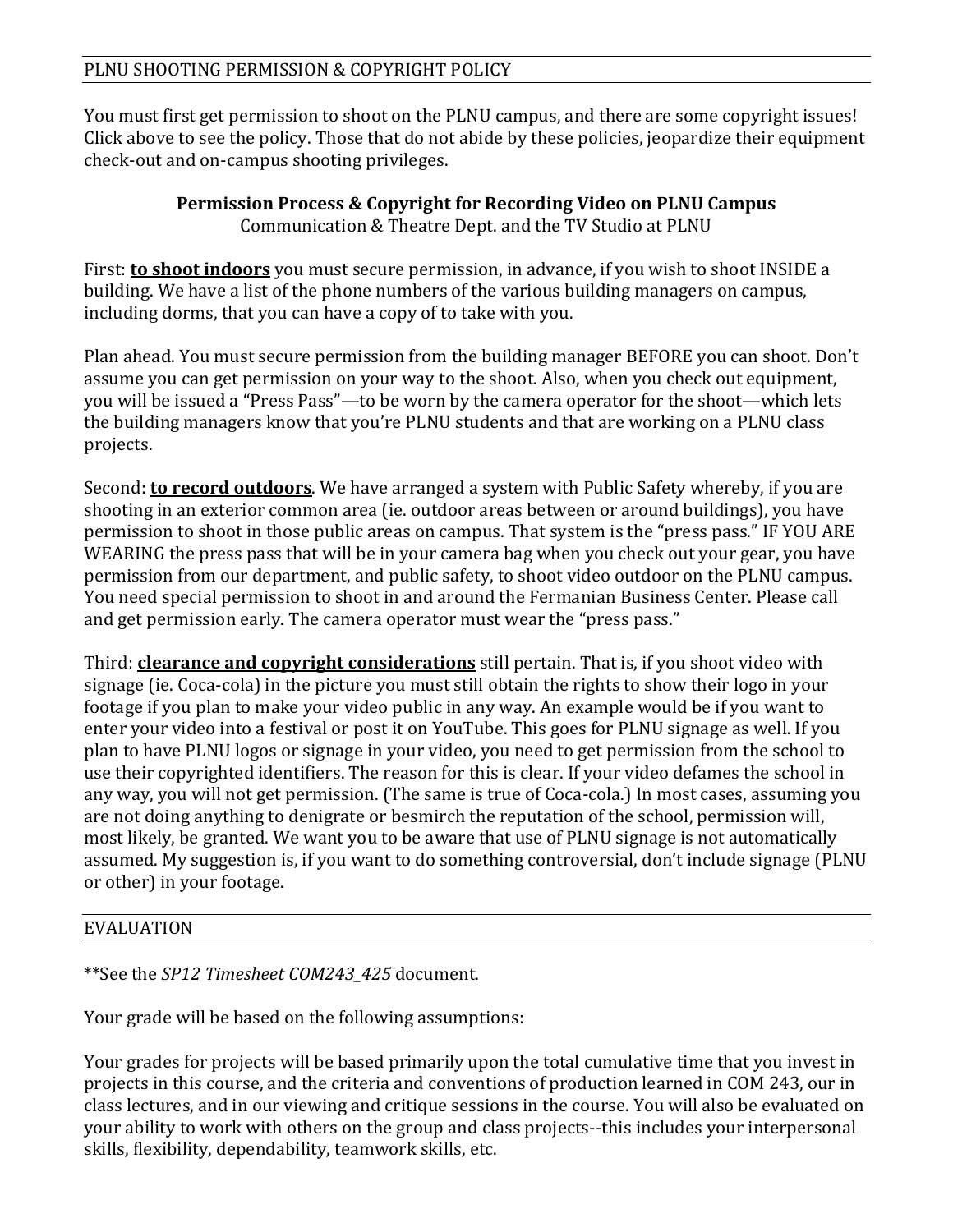What you will **not** be evaluated on:

• The amount of EFFORT and/or DIFFICULTY you experienced to accomplish the assignments in this course

Your final grade will be based on the following:

1. You do have a minimum time investment/requirement of project production time for this course (40 hours), and **the majority of your course grade will be based upon the number of hours that you invest in this course**. The 40 hour requirement is a baseline that is based upon the university-wide assumption (and dean's guidelines) for COM 420 Practicum and COM 421 Internship courses: 40 hours per credit is required. Consider this total hourly requirement relatively light--compared to some other academic programs on campus, and other Christian universities who require substantially more hours or they're operated as a volunteer activity where students don't get any credit!

Also, your earned hours will be based on which role you have in the different projects. Students that do camera or just change pages for graphics on *Coastline News* will earn one hour for each hour invested in the project. Meanwhile, writer-producers, directors, TD's, sound for Coastline News, and/or editors will earn 1.5 hours for every actual hour spent in that role. For example, if you're the Writer-Producer of a show, and you spend five (5) hours in planning, prepping the show, and writing the script, you will put on the "Role" line on your timesheet: Writer-Producer, and then the hours worked 2-7 p.m., 5 hours, then you'd put 7.5 (5 X 1.5) hours worked on your timesheet. You can see an example of this on the timesheet. So, you are encouraged to take on the more challenging leadership and creative-technical areas to earn more hours.

2. Your ability to be a **faithful, dependable, energetic, positive**, and **cooperative team member** in your production projects and management team activities. This means that you will be expected to diligently attend all planning and production meetings in the programs that you have signed up for and are involved in producing. It also means that your presence and participation in group projects will be characterized by preparation, readiness, and skill to accomplish the task(s) that you are assigned to do. This means that if you are assigned to run a studio camera, graphics, sound, or whatever role, that your knowledge and understanding of the equipment is current- that you have taken time in advance of production to review and practice with the equipment in order to help assure that conventional techniques are followed, and that fundamental mistakes are not made. After all, your team members are depending on you to do good work.

3. In our in-class program screening sessions, I will be providing you with an assessment of your work based on "**entry-level professional expectations**." These expectations are based on past assessments of PLNU graduate's (and other school's I've taught) film and TV portfolios submitted to professionals in film and TV. The range of assessment includes the following:

- $4 =$  outstanding 3 = above average  $2 = average$  $1 =$  below average
- $0 = poor$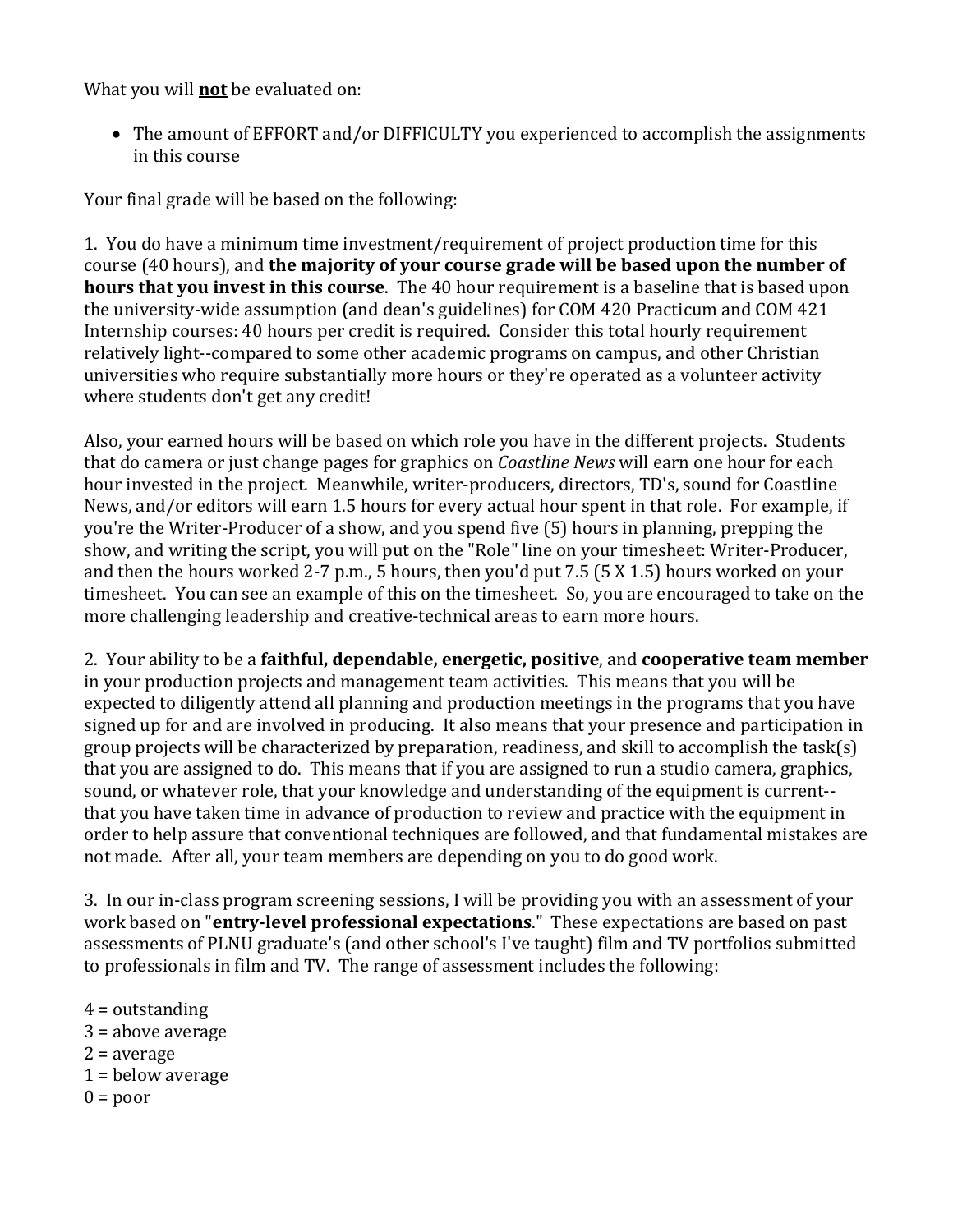# **Course Grade and Total Hours**:

NOTE: writer-producers, show directors, TD's and sound for Coastline News, and show editors get 1.5 hrs for each hour invested. All other roles earn one (1) hr for each hour invested.

 $60 + A$ 

50-59 B

40-49 C

30-39 D

There are no "INC" grades issued in this course. All grades are final and will not be changed.

FINALLY: **the average number of hours** that students accumulated **last semester** (not including *Point TV* mgrs) was **56 hours**. *Point TV* mgrs (other than Station Mgr) are required to invest 100 hours (minimum).

Timesheets are available at the end of this syllabus.

# PROJECT REQUIREMENTS

See the "Activities" area for projects to be produced this term.

Each program must include a **slate** and **countdown** before the program starts. The slate should include the following information:

- A. Program name, program time length, and date produced (i.e. *The Beat*, Show 08-01, Length: 30:00, February 3, 2008)
- B. Writer's name, producer's name, and director's name

We will collect production timesheets at midterm to check on your progress and participation. If we discover at the middle of the semester that some students are unable to fulfill their 40 hour time requirement through participation in the production of these programs, students (working with the Point TV station staff) will write and produce commercials, and/or additional episodes of programs.

\*\*See the *Top 10+ Commandments of Outstanding Camerawork and Recording* document at the end of this syllabus.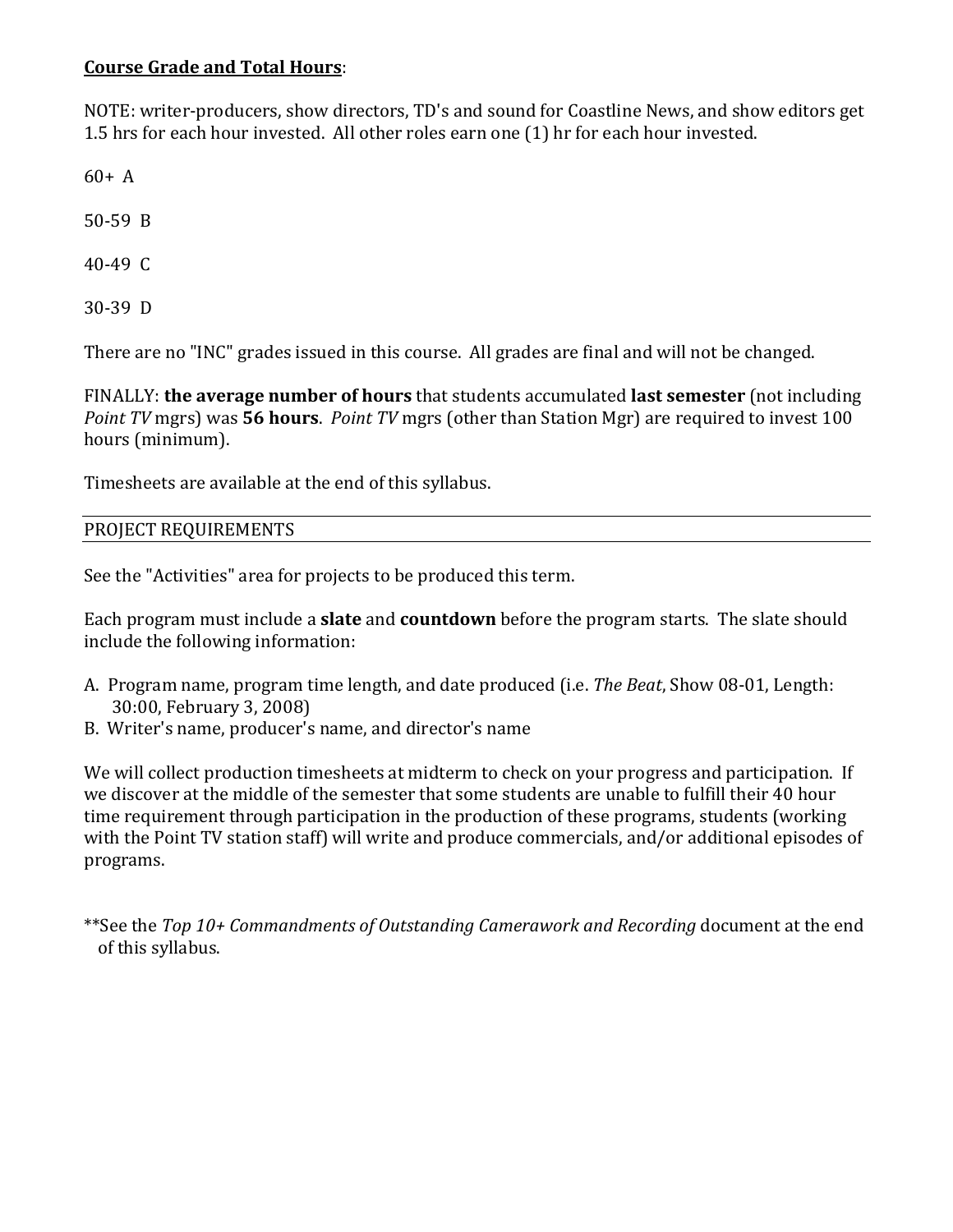### COURSE SCHEDULE

Schedule includes in-class meetings and activities, along with some additional workshops (TBA). All class sessions meet in RLC 101, unless notified otherwise. Additional project deadlines and activities TBA later.

### **WEEK 1**

WEDNESDAY, 1/11/12 Syllabus, course expectations, Point TV manager intros, programs planned this term, program clip screenings, and pictures for Point TV poster in studio

### **WEEK 2**

WEDNESDAY, 1/18/12 Project sign ups, show expectations, and project planning

### **WEEK 3**

WEDNESDAY, 1/25/12--MEET IN STUDIO Coastline News production workshop

Wednesday, 1/25/12 SHOOT Coastline News #1 Call time: 5:30 p.m Shoot: 7:00 p.m.

### **WEEK 4**

ONE EVENING: Reel Students studio shoot--(shoot interviews)

WEDNESDAY, 2/1/12 Screen Coastline News #1 Screen Field Camera-Lighting-Sound exercise

#### **WEEK 5**

WEDNESDAY, 2/8/12--MEET IN STUDIO Acoustic Showcase workshop

Wednesday, 2/8/12 SHOOT Coastline News #2 Call time: 5:30 p.m Shoot: 7:00 p.m.

#### **WEEK 6**

ONE EVENING: Acoustic Showcase studio shoot WEDNESDAY, 2/15/12 Screen Coastline News #2 Screen Reel Students #1 & #2 Screen Is He in You? PSA's (1 & 2)

#### **WEEK 7**

ONE EVENING: The Rick Show studio shoot WEDNESDAY, 2/22/12 Screen Acoustic Showcase #1 Screen Loma Lovin Screen The Beat: International Study Screen ASB Event Promos produced to-date

Wednesday, 2/22/12 SHOOT Coastline News #3 Call time: 5:30 p.m Shoot: 7:00 p.m.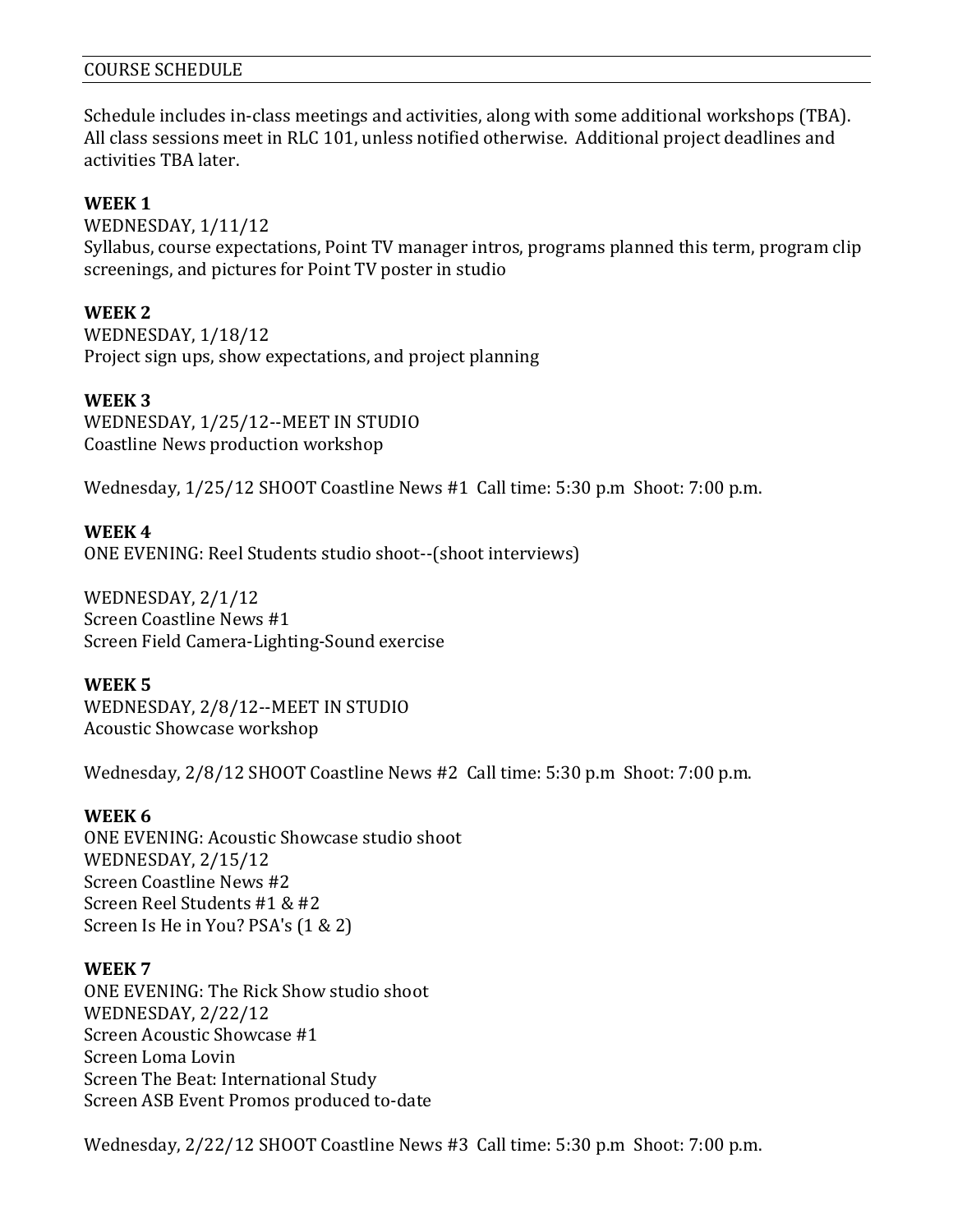## **WEEK 8**

WEDNESDAY, 2/29/12 \*SUBMIT TIME SHEETS W/TOTAL HOURS ACCUMULATED TO-DATE CIRCLED ON FRONT PAGE Screen Coastline News #3 Reel Students #3 & #4

**WEEK 9** -- NO CLASSES (SPRING BREAK)

**WEEK 10** EVE: night and time TBA--shoot Acoustic Showcase

WEDNESDAY, 3/14/12-- MEET IN STUDIO Screen Acoustic Showcase #2 Screen The Rick Show Screen Late Night

Wednesday, 3/14/12 SHOOT Coastline News #4 Call time: 5:30 p.m Shoot: 7:00 p.m.

## **WEEK 11**

WEDNESDAY, 3/21/12 Screen: Screen Coastline News #4 Screen 60 Second Challenge films Screen Journeys: Pornography (1st cut)

## **WEEK 12**

WEDNESDAY, 3/28/12 Screen Is He in You? PSA's (3, 4 & 5) Screen ASB Event Promos produced to-date

Wednesday, 3/28/12 SHOOT Coastline News #5 Call time: 5:30 p.m Shoot: 7:00 p.m.

## **WEEK 13**

WEDNESDAY, 4/4/12 Screen Coastline News #5 Screen Journeys: Pornography (FINAL CUT)

## **WEEK 14**

WEDNESDAY, 4/11/12 Screen new/additional shows Production planning meetings

Wednesday, 4/11/12 SHOOT Coastline News #6 Call time: 5:30 p.m Shoot: 7:00 p.m.

WEEK 15 WEDNESDAY, 4/18/12 Screen Coastline News 6 Screen new/additional shows Planning meetings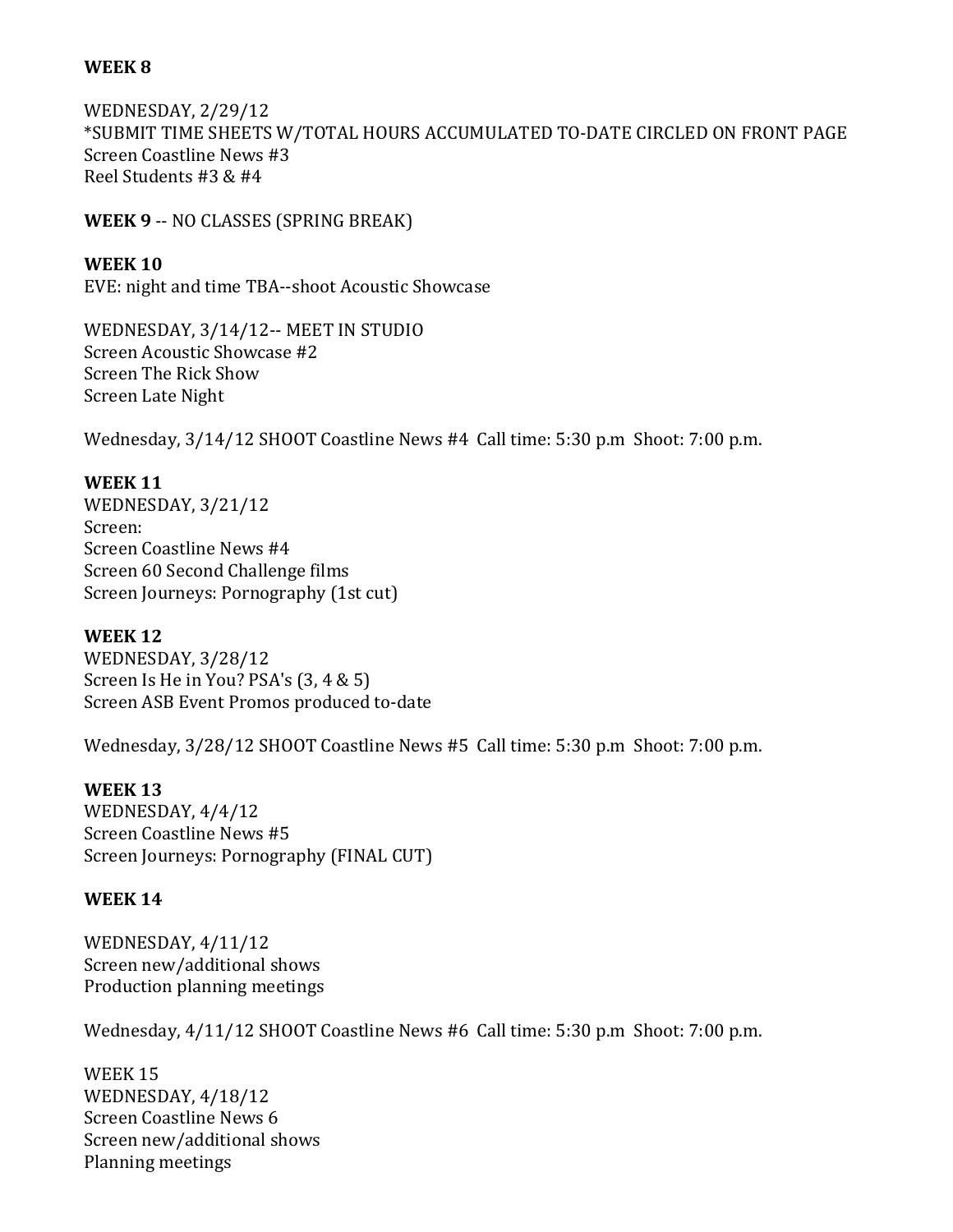## **WEEK 16** WEDNESDAY, 4/25/12 BRING TIMESHEETS TO CLASS WITH HOURS TOTALLED AND CIRCLED ON 1ST PAGE Screen new/additional shows PLNU TV and Film Festival event planning

THURSDAY, 4/26/12--PLNU TV and Film Festival, 6:30-8:30 p.m., Solomon Theatre

## COURSE POLICIES

## **Cheating and Dishonesty**

*Students will be honorable in all of their academic work. Dishonesty in assignments, examinations, or any other academic work is an affront to fellow students and faculty and will not be tolerated. In addition, dishonesty as a student is not acceptable. ...Student Handbook* Link to Cheating and Dishonesty Policy: <http://www.ptloma.edu/studentdevelopment/StudentHandbook/index.htm>

## **Equipment & Facilities**

Camcorders, microphones, lighting kits, and other equipment are available for check-out at the PLNU studio. Check-out and return times and policies are posted on the PLNU TV & Film bulletin board by the studio door. You are responsible to be aware and abide by the policies. Students who do not abide by the policies will be penalized.

Unfortunately, we do not have enough equipment for everyone to use simultaneously. Therefore, it is very important that you practice what you're learning in this and other past production courses: plan ahead, schedule shooting times and edit sessions in advance, abide by the policies, and be a good steward of the resources that are provided. Our equipment and facilities are not only academic labs, but are also professional production facilities for on and off-campus constituents. The success and improvement of the academic program in media studies at PLNU is dependent upon the condition, quality, and success of this facility.

Eating and drinking is especially forbidden in the control room, the edit bays, and the studio. You will be required to clean-up, strike, and return all equipment and other items to their proper places after labs and project sessions. Also, please take everything out of the facility that you bring into the facility. If I, other faculty, or department TA's consistently find papers, books, scripts or other items traceable to a student, that student's participation grade will be affected. The studio and edit bays are work areas that need to be kept as neat and clean as possible.

A Final Note: please treat equipment as if it were your own, you depended upon it for your own livelihood, and you did not have any money to fix or replace it.

# **Attendance & Participation**

*From the Provost*: Regular and punctual attendance at all classes in which a student is registered is considered essential to optimum academic achievement. Therefore, regular attendance and participation in each course are minimal requirements to be met. There are no allowed or excused absences except when absences are necessitated by certain university-sponsored activities and are approved in writing by the Provost.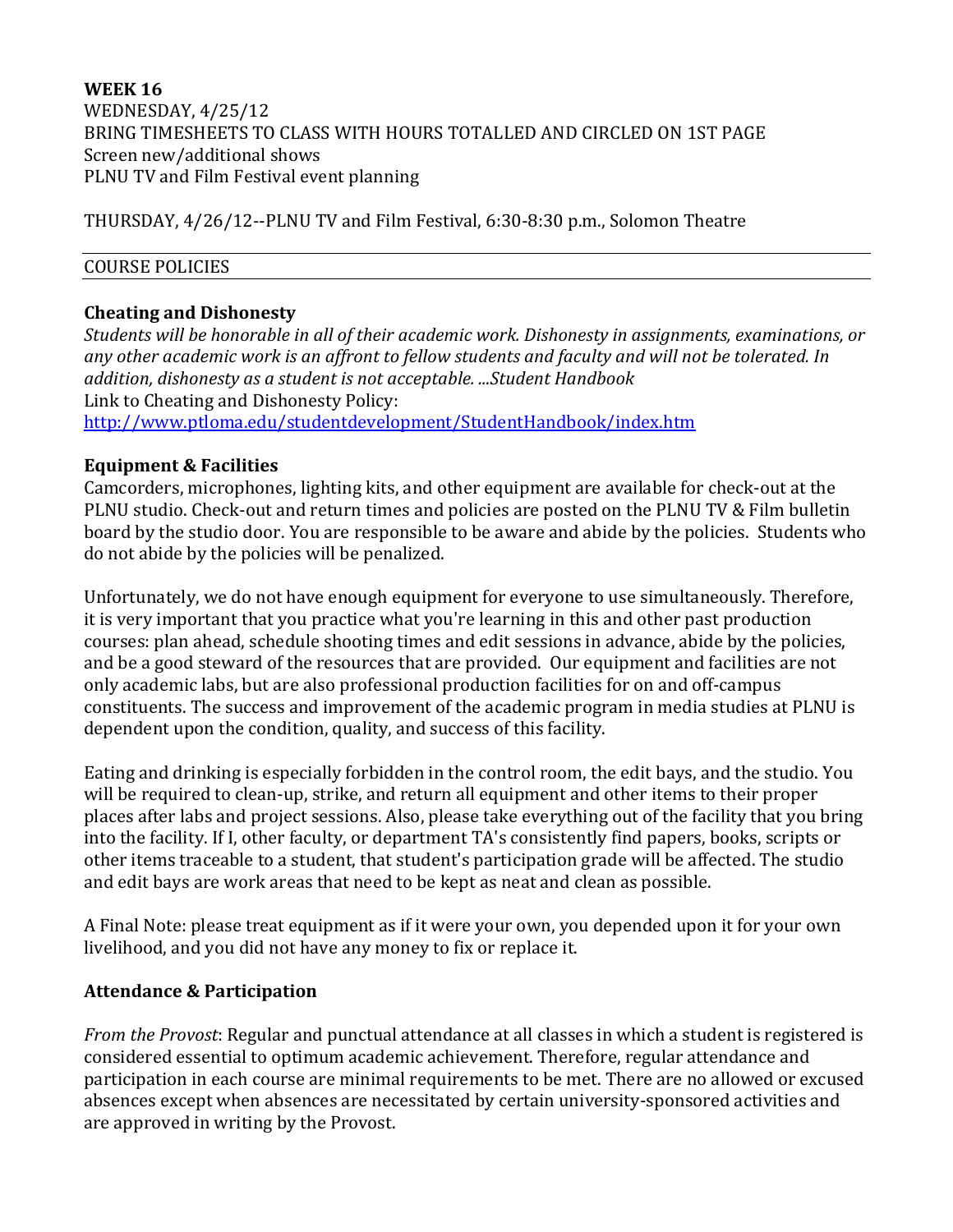Whenever the number of accumulated absences in a class, for any cause, exceeds ten percent of classes (I equate this to 2 absences in a 15-week semester course), the faculty member has the option of filing a written report to the Vice Provost for Academic Administration which may result in de-enrollment, pending any resolution of the excessive absences between the faculty member and the student. If 20 percent or more (three weeks or longer in a 15-week course) is reported as missed, the faculty member may initiate the student's de-enrollment from the course without advance notice to the student. If the date of de-enrollment is past the last date to withdraw from a class, the student will be assigned a grade of "F" or "NC." There are no refunds for courses where a de-enrollment was processed.

This is not like a normal college course. You are working on projects together in a simulated professional environment--a TV Station/TV-film production company. This is an upper-division course in the major. I expect you to approach this course in a serious way, and to especially consider the following:

1. Unexcused absences (or tardiness) from class or production project assignments are serious infractions. See "Special Note" below.

2. You will all be evaluated by the *Point TV* station management team, the program producers, our media operations manager, Rick Moncauskas, and the instructor. The purpose of these evaluations is not to "rat each other out," but to provide feedback to me about your professional socialization--an important part of this course, and which includes your attitude, dependability, maturity, and faithfulness in meeting the demands of this course. This is similar to what happens in professional TV stations, independent production companies, and TV and film studios. We are accountable to one another, and your grade (and continued enrollment in the course) will be based on this aspect of your participation in this course.

## SPECIAL NOTE:

Any student that signs up for a project and does not follow through on their commitment for the scheduled production (or arrives late or leaves early--without advance notice and producer permission before production is complete), **will automatically be de-enrolled from the course by the instructor**.

| UNIVERSITY POLICIES |  |  |
|---------------------|--|--|
|                     |  |  |

## **Computer Use Policy**

*Students have the responsibility to use computer resources in an efficient, effective, ethical, and lawful manner consistent with the mission, rules and regulations of the University.*

## **Academic Honesty**

*Academic honesty and integrity are strong values among faculty, staff, and students alike. Any violation of the university's commitment is a serious affront to the very nature of Point Loma's mission and purpose.*

## **Academic Accommodation**

Undergraduate Level *While all students are expected to meet the minimum standards for completion of this course as established by the instructor, students with disabilities may require academic accommodations. At Point Loma Nazarene University, these students are requested to file documentation during the first two weeks of the semester with the Academic Support Center (ASC), located in the Bond Academic Center. This policy assists the University in its commitment to full*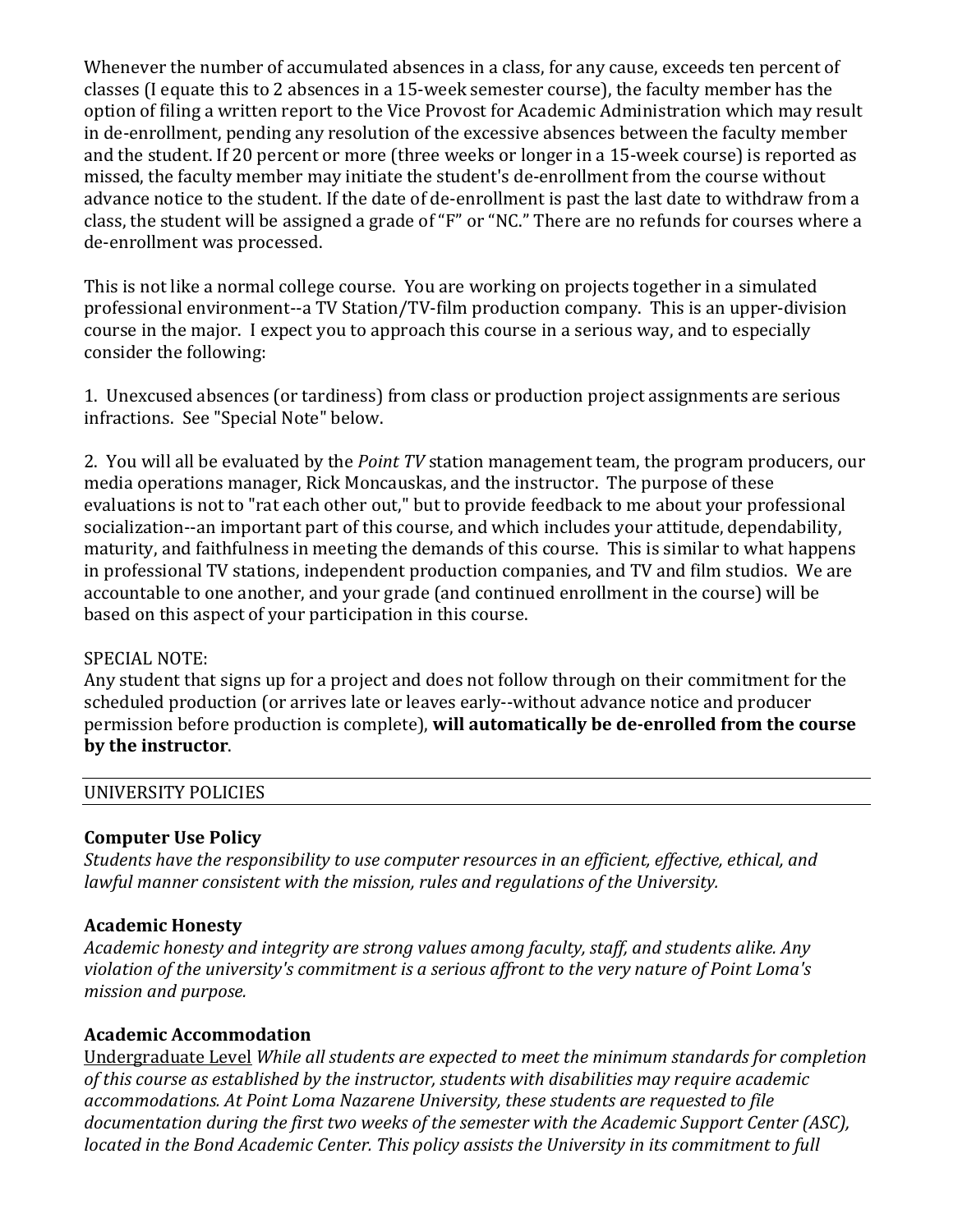*compliance with Section 504 of the Rehabilitation Act and the Americans with Disabilities Act. Section 504 (a) prohibits discrimination against students with special needs and guarantees all qualified students equal access to and benefits of PLNU programs and activities. Once the student files documentation, the ASC will contact the student's instructors and provide written recommendations for reasonable and appropriate accommodations to meet the individual learning needs of the student.*

Graduate Level *While all students are expected to meet the minimum standards for completion of this course as established by the instructor, students with disabilities may require academic accommodations. All such students in Point Loma Nazarene University graduate-level programs are requested to discuss options with the program Director during the first two weeks of class. The Director, in consultation with the Academic Support Center (ASC) on the main campus will assist the student in filing documentation with the ASC during the first two weeks of the course. This policy assists the University in its commitment to full compliance with Section 504 of the Rehabilitation Act and the Americans with Disabilities Act. Section 504 (a) prohibits discrimination against students with special needs and guarantees all qualified students equal access to and benefits of PLNU programs and activities. Once the student files documentation, the ASC will contact the student's instructors and provide written recommendations for reasonable and appropriate accommodations to meet the individual learning needs of the student*.

## **Class Alumni Links**

Kyle Stanley (2010 Media Comm):<http://kyleraystanley.webs.com/> Katie Conner (2010 Broad Journ):<http://www.ktvl.com/sections/ktvl-talent/katie-conner/> Julie Straw (2006 Broad Journ):<http://www.wlbt.com/global/story.asp?s=6041178> Courtney Lane (2007 Broad Journ):<http://www.kltv.com/Global/story.asp?S=7141888>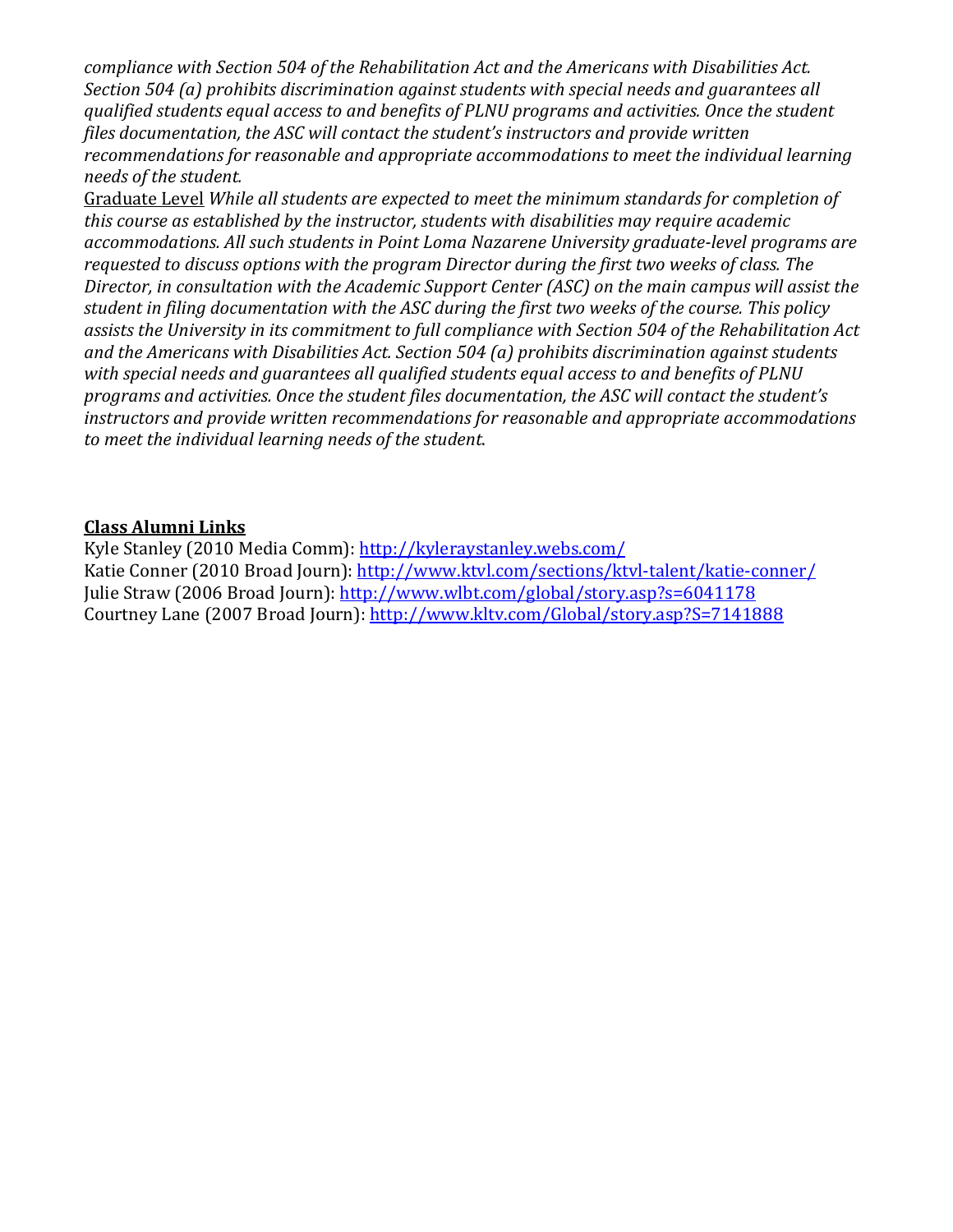# **COM 425 TV Workshop**

## **Field Camera-Lighting-Sound Production Exercise**

Purpose: *to provide you with an opportunity to practice and receive feedback on your field camera, lighting, and sound production abilities and technique.*

Objective: *to reveal your production knowledge and abilities in field camera, lighting, and sound operation and production technique.* 

### **Individual Exercise: Beauty and Meaning**

Required of all students in the course:

- 1. Your face to ID yourself
- 2. Using in-camera editing technique (no post prod), and applying the "law of natural glance," document an object, place, event, or meeting. Object ideas: the Jesus statue on caf lane, statue on south side of Cooper Music Center, the prayer chapel, sunset cliffs, or anything that you deem interesting, a group meeting (of students, a class session, or whatever).

\*Minimum **ten (10) shots** for this exercise. You may use a tripod or handheld (or combo). Looking for good selection of angles, camera positioning, framing, compositions, focus, exposure, attention to background, depth-of-field, etc.—shots that are technically well-done and reveal objects/things in their natural form and are creatively composed.

**Group of Three Exercise:** in groups of three (3), record the following…

- 1. An indoor interview or dramatic scene. For interview , stage over-the-shoulder MS's and oneshots (3/4 face) of both interviewee and interviewer from the front. If a dramatic scene, do some creative lighting technique (e.g. low –key dramatic) with some dialogue and movement.
- 2. An outdoor interview or dramatic scene—same situation

\*For interview, minimum four (4) questions. Record the interviewee first, then cross-shoot the interviewer asking questions, listening, etc.. Interview subject matter: whatever fits your fancy. You may use a tripod, handheld, or combo.

Be sure to record the individual "law of natural glance" exercise on your own labeled tape, and the group of three interview exercise on one of your team member's tapes. Please label your individual tape and the tape which has the group exercise included on it. Finally, **TIGHT CUE THE TAPE TO THE BEGINNING OF YOUR INDIVIDUAL EXERCISE—FOR CLASS VIEWING ON —in class.** Please begin shooting this exercise after this week.